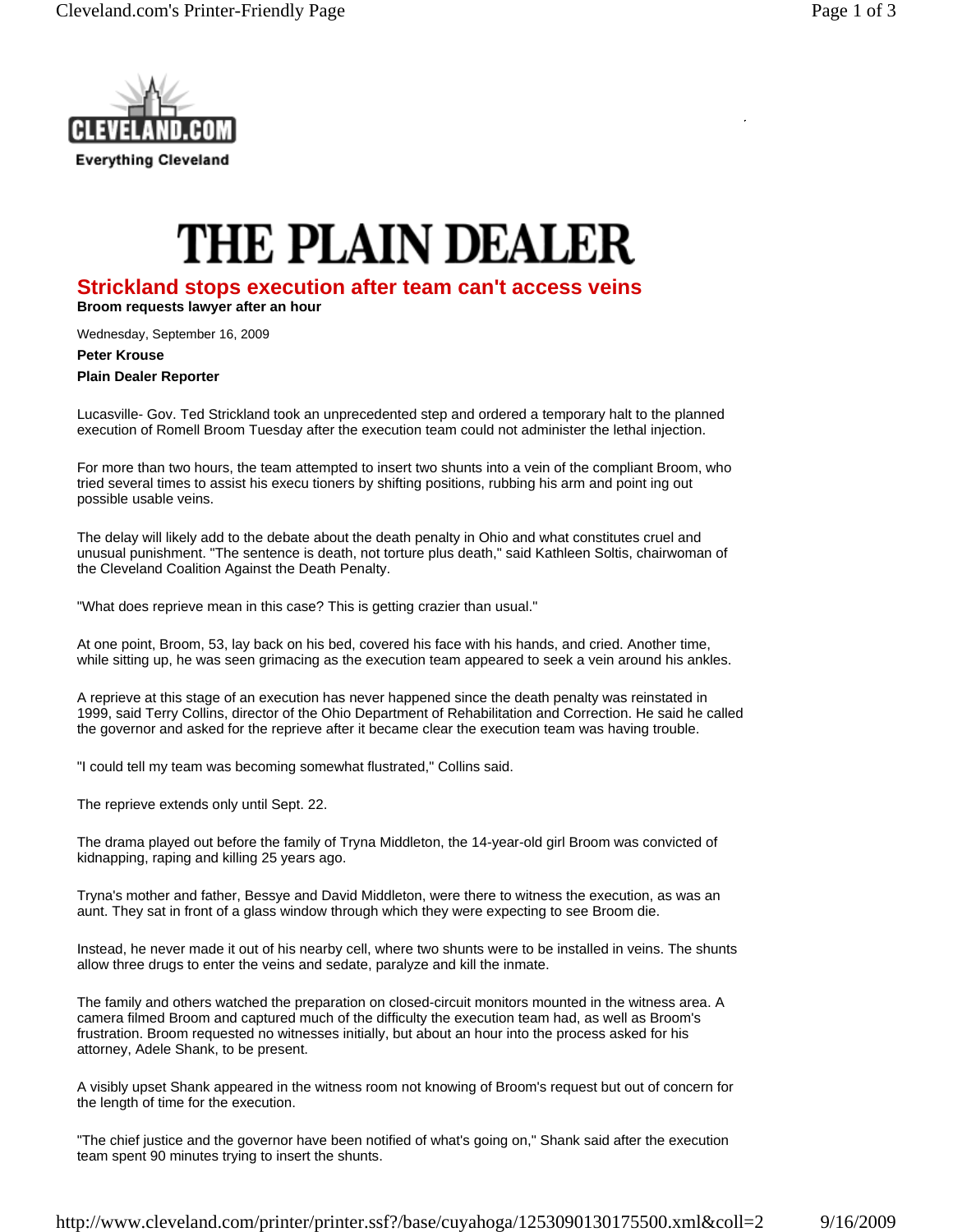Collins said the execution team was able to access several veins but they collapsed once saline solution was administered.

He defended the execution team and said: "They continued to do a job that most wouldn't do or couldn't do."

Prison officials have had trouble finding veins to insert shunts before. In May 2007, it took 90 minutes to find a vein on Christopher Newton - so long he was given a bathroom break. While most inmates die within eight minutes of getting the drugs, Newton took 16 minutes.

In May 2006, Joseph Clark cried out that the injection "isn't working" before he was put to death. It took 40 minutes before prison workers found blood vessels in which to insert the shunt.

But in both those cases, the inmates were put to death by the end of the day. Prison officials legally had until midnight to execute Broom, but stopped the process around 4:30 p.m.

In 2004, a death row inmate filed a lawsuit - later joined by other inmates - that challenged Ohio's execution procedures. That case was rendered moot last year when the U.S. Supreme Court ruled 7-2 that Kentucky's use of lethal injection was acceptable. Like Kentucky and most other states, Ohio uses a threedrug cocktail in its executions.

Several states moved to lethal injection after two executions in Florida that used the electric chair. In 1997, flames shot out of the mask covering the head of Pedro Medina and, in 1999, blood poured from the mouth of Allen Lee Davis.

Officials revised the state's execution procedures earlier this year.

Among the changes were giving the inmate a shake or pinch after a sedative is administered, to make sure the condemned is unconscious and unable to feel pain as the lethal drugs are administered.

Broom was transported from Youngstown to Lucasville Monday morning. He was placed in a cell with a glass front so he could be constantly watched by staff.

Broom watched television, read and slept Monday and talked by phone with his brother and sister.

He awoke Tuesday at 5:15 a.m. He watched more television, showered and had cereal and coffee for breakfast, prison officials said.

He met with Shank and called his brother three times. Preparations for his execution began around 12:45 p.m., after a federal court denied Broom's appeal.

Broom is on death row for the September 1984 killing of Tryna Middleton.

Tryna Middleton and two 13-year-old friends were walking home from a high school football game in East Cleveland in September 1984 when she was abducted at knifepoint about 11:30 p.m. Her body was found three hours later at a parking lot having been sexually assaulted and stabbed seven times.

The two friends who ran for help later picked Broom out of a police lineup.

Five months before Tryna was killed, Broom was released from prison after serving nine years for raping a 12-year-old girl.

Broom has maintained that he did not kill Tryna.

Her parents declined to speak with the media after Tuesday's events.

Shank said she is considering additional appeals.

"We don't want to see a repeat of this ever," she said.

To reach this Plain Dealer reporter: